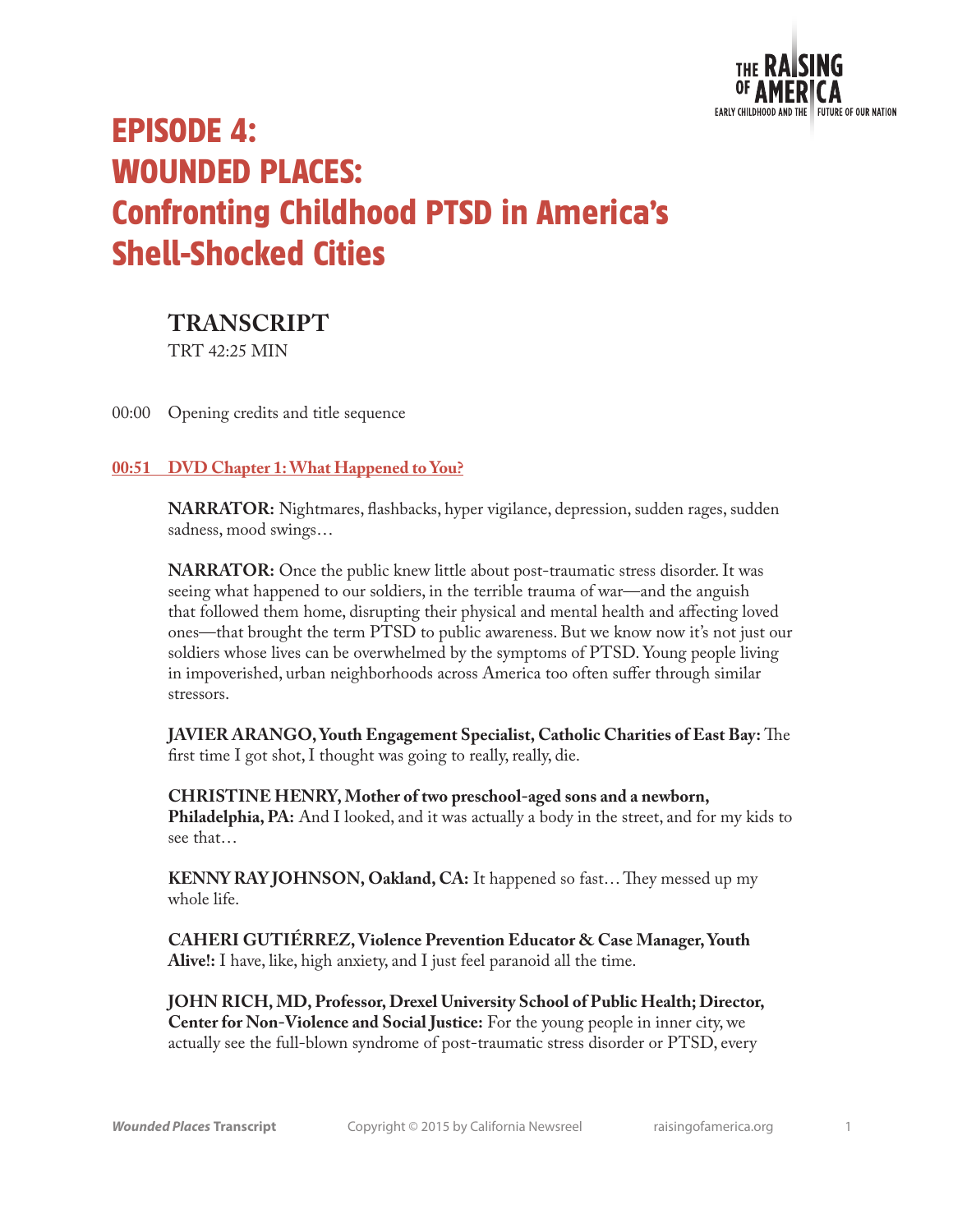

bit the same syndrome that we see in returning combat veterans from places like Iraq and Afghanistan.

**NARRATOR:** Children and young people growing up in pockets of concentrated poverty can often be exposed to violence—personal conflict, extreme anxiety, and other adversities—as disturbing as some war zones.

**RICH:** If we believe that behaviors are shaped out of experience—and we know that's how the brain develops—then we should expect that people will behave based on their experiences, and they sometimes are reacting because those experiences were traumatic. If these young people have been harmed or injured by the stress in their lives, then what they really need is healing. We have two choices. We can ask ourselves, "What's wrong with this person?" or we can ask, "What happened to this person?"

#### **03:30 DVD Chapter 2: Civilian Casualties**

**NARRATOR:** In 2012, The New York Times ranked Oakland, California the fifth most desirable destination to visit in the world, between number four, London and number six, Tokyo. This city is also one of the nation's most dangerous. The number of shootings in Oakland has risen in recent years, from 869 in 2009, to over 1,500 in 2011. These shootings are overwhelmingly concentrated in two of its most impoverished neighborhoods, East Oakland and West Oakland. The city's economic renaissance with its new high-tech jobs, trendy boutiques, and pricey condos doesn't reach that far.

> *CAHERI GUTIÉRREZ: I heard hella gunshots. I've never heard gunshots that close to me…*

**NARRATOR:** Caheri Gutiérrez, age twenty-three, grew up in deep East Oakland and is now a counselor at Youth Alive!

> *CAHERI GUTIÉRREZ: Raise your hand if you know somebody who's been affected by gun violence…*

**NARRATOR:** She's a violence prevention educator, teaching teens about conflict resolution and other safety issues. The teens she trains become leaders who go on to teach younger kids. Caheri uses her own experience to explore how exposure to trauma can trigger dramatic changes in moods and behaviors.

> *CAHERI GUTIÉRREZ: ...when I was 15, I must have been like a sophomore or freshman in high school…*

**GUTIÉRREZ:** It was when I saw my brother get shot in the head. He was a gang member. I didn't have a dad in my life, so this was my role model, my father figure, my best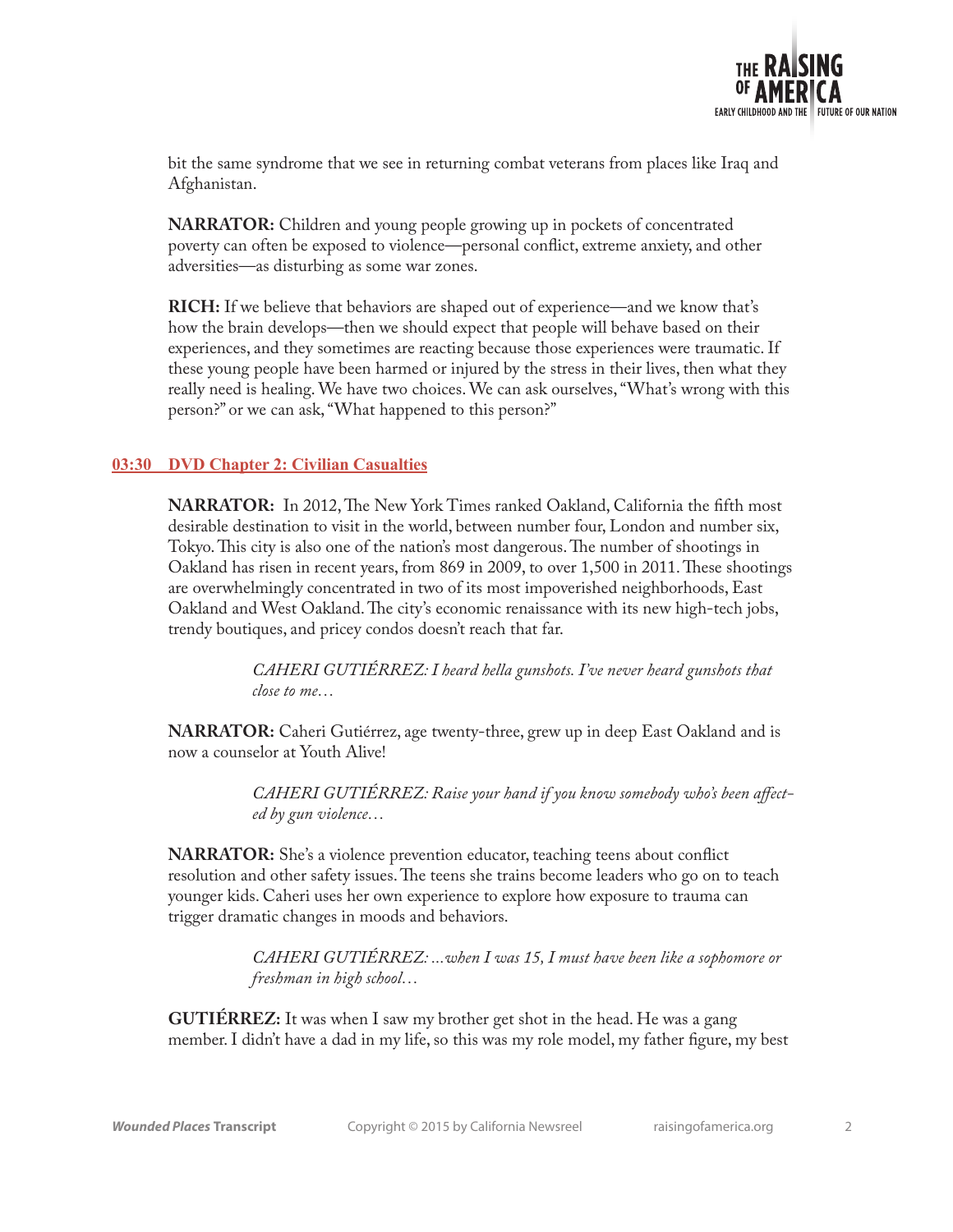

friend. He had a huge bullet hole in his head…

*CAHERI GUTIÉRREZ: And I put my hand on the, you know, hole and hella blood was just coming out, and the blood was so warm. Like I vividly remember that.*

**05:46 NARRATOR:** Amazingly, her brother, Gustavo, survived the shooting, but that didn't mean Caheri's own problems were over.

**GUTIÉRREZ:** I left Highland Hospital with a whole different attitude like a straight bitch. I don't give a fuck, da-da-da-da-da, that attitude…smoking hella weed, yeah, drinking, too. Hmm-hmm.

**RICH:** There's a cascade of things that happen after trauma. Many young people turn to alcohol or marijuana in order to treat their symptoms.

**GUTIÉRREZ:** Man, I had some good-ass grades in high school. I was playing volleyball for the state of California…I couldn't focus, I just couldn't. The teacher's talking about biology and the cells and da-da-da-da-da, and I'm just thinking about images of my brother getting shot again, and again, and again.

**SANDRA BLOOM, MD, Associate Professor, Drexel University School of Public Health:** A child in that state cannot sit comfortably and calmly in a seat and take in information about world geography. They can't do it. Our minds don't work that way.

**NARRATOR:** Caheri struggled hard to keep her life together after Gustavo was shot. A year later, on a November night, Caheri was on her way with a friend to help out at her mother's job, cleaning offices near the airport.

**GUTIÉRREZ:** All of a sudden, the driver starts screaming, "We're shot! We're shot! We're shot!" When he looked at me, I just saw a look on his face that was like he saw a ghost. So, the bullet came in through the back window, and it struck me on my right mandible, came out of my mouth, knocked down, you know, a lot of my front teeth and back teeth. Into the guy's arm. Same bullet.

**NARRATOR:** Caheri doesn't know who shot her. The perpetrator was never arrested. Over time, she would endure five surgeries to rebuild her face.

**GUTIÉRREZ:** I woke up in the hospital. From the moment I opened my eyes, I knew that things had changed.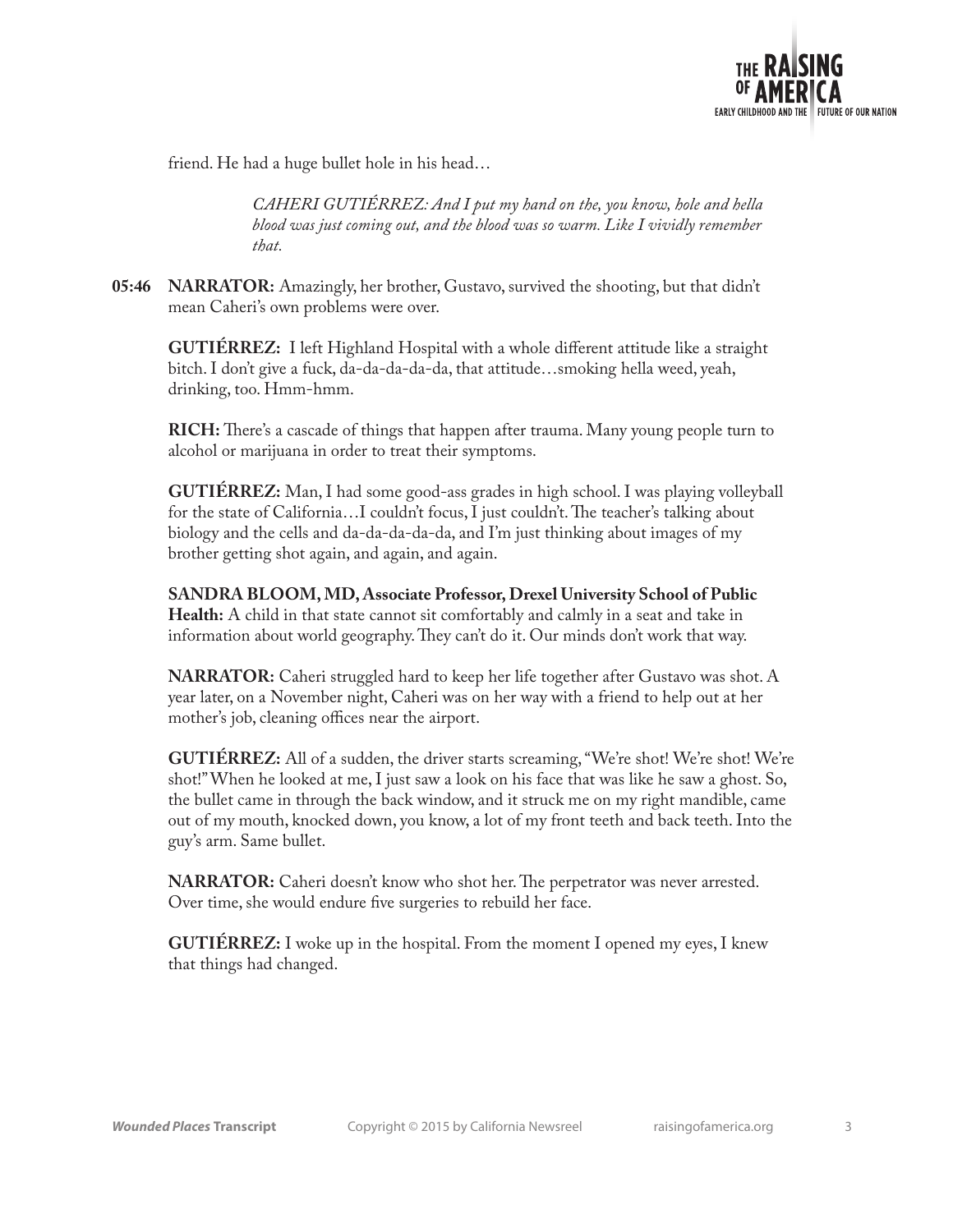

#### **08:15 DVD Chapter 3: Hidden Brain Injuries**

**NARRATOR:** We know that people who've suffered trauma are often left not only with physical but also psychological injuries.

**GUTIÉRREZ:** I was suicidal. I was paranoid. I had nightmares, nightmares so much that I did not want to sleep…

**RICH:** We often see young people who are hyper-vigilant or hyper-aroused. That means if you clap your hands or make a noise, these young people will jump out of their skin.

**GUTIÉRREZ:** If someone will come from behind me and be like, "Hey, Caheri," I'd be like – oh sh…! Like that. And then just start crying because I felt like I'm crazy.

**NARRATOR:** For people suffering with PTSD, the natural fight or flight response doesn't really turn off. Their brain continues releasing chemicals which trigger feelings of fear, anxiety, anger or depression— even when the danger long gone. Across town, twentythree-year-old Antonio Carter also suffers with similar symptoms of trauma brought on by a pile-up of adversities. Though getting shot himself wasn't one of them.

> *ANTONIO CARTER, Oakland, CA: Where's the cars at? Ahh, the city fell, Tony… TONY, JR.: It fell? ANTONIO CARTER: Yeah, got to pick it back up…*

**09:50 NARRATOR:** The problems came on early. Cancer took his mother when he was twelve years old.

**CARTER:** And my dad, like, we asked him to take care of us but he couldn't do it. With us not having a father figure around, it was like life or death, every man for they-self, like, you know what I mean?

**NARRATOR:** Now, mostly on his own, without trusted adults to help him, Antonio found tensions in the neighborhood could be overwhelming.

**CARTER:** We were sitting together, and we were all in, like, in a circle, and him and my friend, my other friend, started arguing, and my other friend just pulled out a gun and shot him right there, like right in front me. Like right here… I was just looking like…

*ANTONIO CARTER: Make it bigger then. How big are you gonna make it then?*

**CARTER:** After seeing so much blood and so many people dying for so long… it only makes you crazy.

**NARRATOR:** Today there are new worries, like completing his Emergency Medical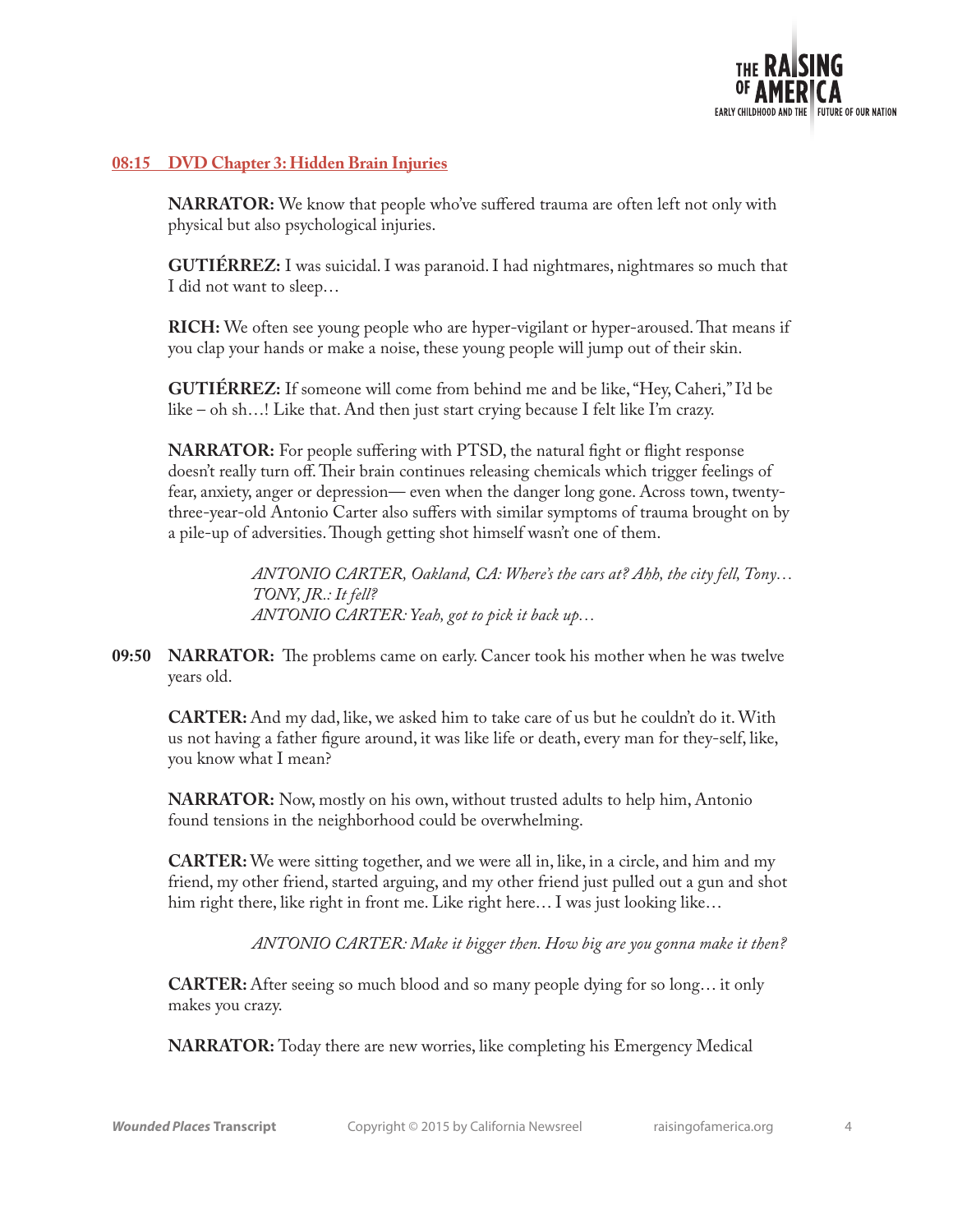

Technician certification and keeping two-year-old Tony, Jr. safe in the same Oakland streets.

**CARTER:** Right now, I don't even let him go outside to the front, to play in the front yard…because I know what could happen. One of my worst fears is, like, walking down the street with my son, and you know what I mean, like, and all of a sudden, like shots just start…I wouldn't know what to do if I lose him because, like, him and his mom, he's all I got.

**NARRATOR:** As it turns out, such worry over safety is only one of an unending stream of stressors, which many young people and children face.

## **11:52 DVD Chapter 4: When There is Not "Post" in PTSD**

**NARRATOR:** South Africa, 1987. Psychologist Gill Straker was struggling to describe the traumatic stress and adversity faced by black townships under apartheid. She coined the term, "Continuous Traumatic Stress Syndrome" – continuous, because for these young people, there was neither pre-trauma nor post-trauma. They were living lives of unrelenting adversity—as many young people do in our own cities.

**NARRATOR:** Chicago. Washington, D.C. Omaha. Baltimore. New Orleans. St Louis. Detroit. Los Angeles. In cities across America, many young people are living from birth in neighborhoods exposed not only to violence, but also entrenched poverty and social isolation—the result of decades of business flight, government neglect and residential segregation.

**OLIS SIMMONS, President & CEO, Youth UpRising:** So, there are entire communities in America that are disconnected generationally from labor markets. They don't have a job. Their parents didn't have a job. Their grandparents might have been underemployed or unemployed. Those communities are black and brown communities separated very much from communities that are white.

**RICH:** There's a stress that goes with poverty. Noise, lack of safe housing, lots of vacant lots… The police actually might be perceived as enemies to you. The stress that comes from being low down on the social ladder.

**GUTIÉRREZ:** A lot of our kids, a lot of our youth, they live in these homes where they've been neglected since they were young…

*CAHERI GUTIÉRREZ: If you guys ever had therapy, raise your hand…*

**GUTIÉRREZ:** Maybe they haven't slept, you know, maybe they haven't eaten. Their parents might not have a job, there's constant stress. There's drug dealers; all the time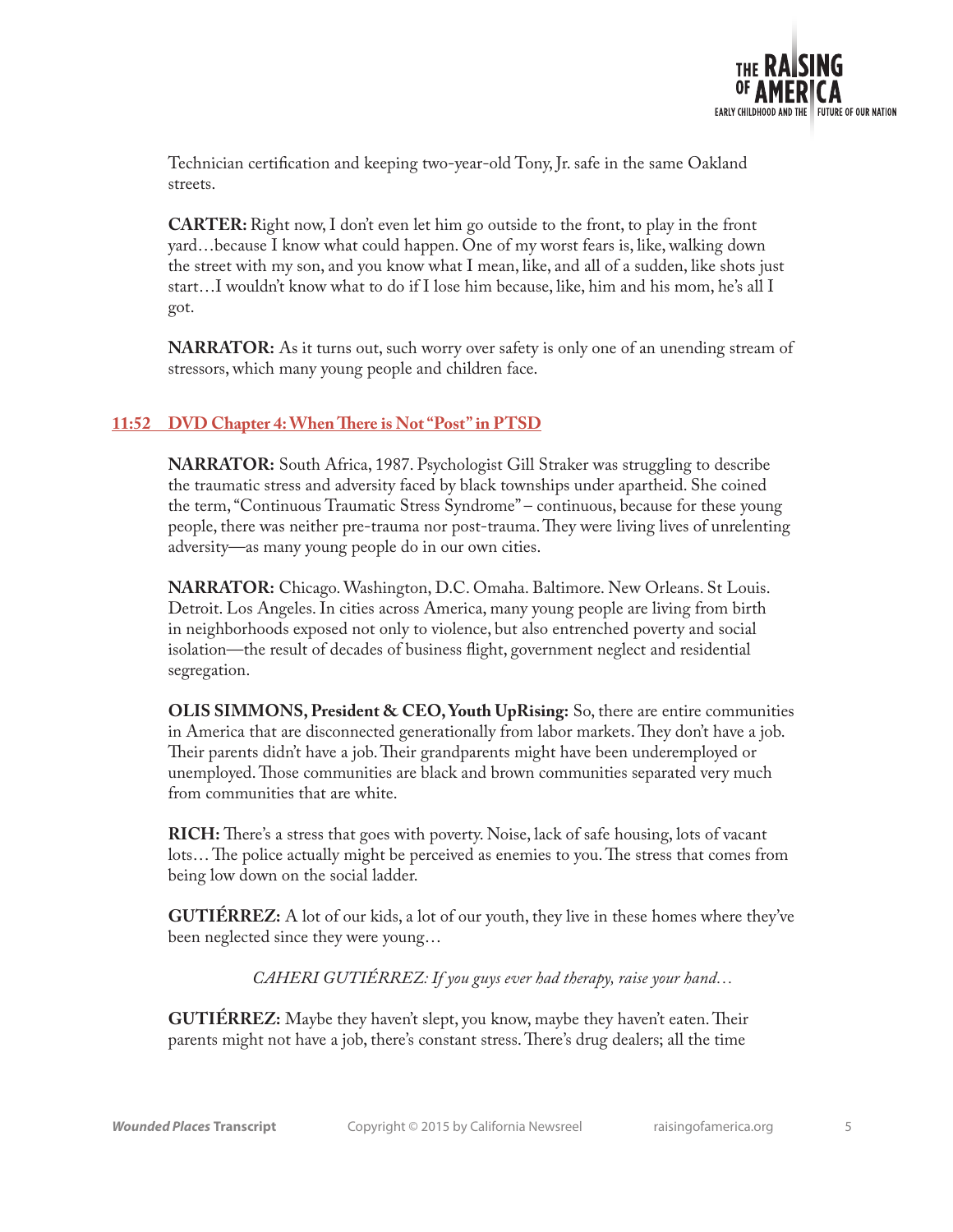

they're under this stress, hyper-arousal.

**RICH:** It used to be we thought about trauma as someone being in a plane crash, or someone having a gunshot wound. Those are types of trauma, but more generally, we can talk about trauma as that when the strengths inside you and the resources around you can't respond to a threat. That is an experience of trauma.

## **14:55 DVD Chapter 5: Early Life Exposures**

**TED CORBIN, MD, Assistant Professor, Drexel University College of Medicine & School of Public Health; Medical Director, Healing Hurt People Program:** It doesn't necessarily have to be from an injury that occurred to them but it could be over the course, over their life course, how they've been exposed to various types of stress, adversity and trauma.

**NARRATOR:** Dr. Ted Corbin practices emergency medicine at Hahnemann University Hospital in Philadelphia—another city where the class divide can be dramatic. Neighborhoods run the gamut from comfortable historic homes to some of the most economically distressed communities in the country. Researchers suggest the PTSD rate among the urban poor in Philadelphia could be a shocking forty percent.

**NARRATOR:** The city's corrosive history of race-based politics of economic exclusion undermined many non-white neighborhoods, leaving them without jobs, infrastructure or affordable housing. The poverty rate in 2011 was 34% for African Americans, 42% for Latinos. More than one in three children in Philadelphia grow up in poverty. From birth they are swimming against a stream of stressors: over-crowded or run-down housing; family worries about job loss; making rent and paying bills. Having enough to eat. Substance abuse. Domestic conflict. Neighborhood safety.

*CHRISTINE HENRY: Come on. Y'all walk with me…*

**NARRATOR:** Twenty-four-year-old Christine Henry can relate. She's been bringing up her children in North Philadelphia.

#### *CHRISTINE HENRY: Izayah, can you get his hand, please?*

**16:46 NARRATOR:** Three-year-old Key-yon loves trucks. Older brother Izayah is four years old and excited about going to kindergarten next year. Six-week-old Christian is the new family member. Like all loving parents, Christine and her partner, Tracy, work hard to provide the safe, stable and nurturing environment that all children need to thrive.

> *KEY-YON*: No car coming! *CHRISTINE HENRY: You sure?*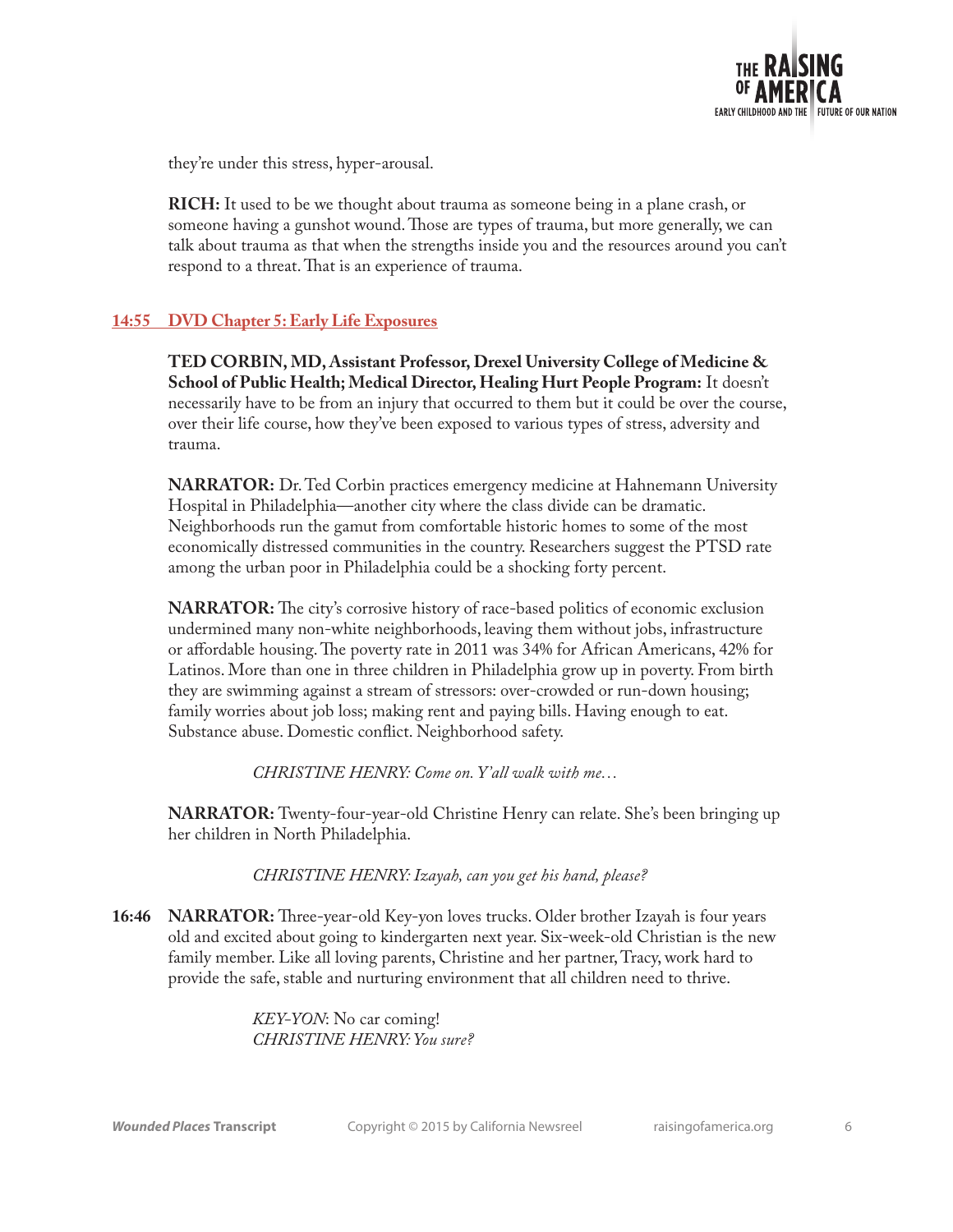

**NARRATOR:** It isn't easy. Christine recalls what happened after one family outing.

**HENRY:** It's like, within a blink of an eye, all you heard was pow, pow, pow, pow, and it was like, extremely close.

**NARRATOR:** Four-year-old Izayah was with her at the time.

**HENRY:** I grabbed him but I actually hid him and I used myself to cover him. So I did everything in my power to keep his eyes away from it, to keep him away from it, to cover his ears, everything to just try and take some of that fear away from him, because instantly he just tensed up. When we finally got into the home and everything was over and everything was done with, he was really scared, he didn't want anybody to touch him.

**NARRATOR:** After the incident, Christine went to 11th Street Family Health Services for help. It's her North Philadelphia health center, serving a sometimes-dangerous neighborhood.

*AISHA COULSON-WALTERS: Come on! We gotta go…*

**NARRATOR:** At 11th Street, social worker Aisha Coulson-Walters was able to provide Christine with counseling and support.

*AISHA COULSON-WALTERS: So your brother is the only one you listen to…*

**NARRATOR:** Aisha could also see the incident had affected Izayah.

**AISHA COULSON-WALTERS, Social Worker, 11th Street Family Health Services:** He was crying, he would get, like, angry. He just seemed fearful. Like, he would jump; he would, you know, have moments of hesitation, and just look like he was afraid.

**NARRATOR:** But how many of our children grow up facing similar stressors?

*DAN TAYLOR: …things you worry about?*

**18:53 NARRATOR:** On the same side of town, Dr. Dan Taylor recounts a study of sevenyear-old children exposed to street violence. He practices at St. Christopher's Hospital for Children, serving residents in this North Philadelphia neighborhood.

## **DAN TAYLOR, MD, Director, Community and Child Advocacy, St. Christopher's**

**Hospital for Children:** 75% of those seven-year-olds heard gunshots in this neighborhood; 61% of those kids, seven-year-olds, were worried that they would get shot and killed themselves. An incredible 10% of kids in this neighborhood saw a dead body, someone being shot, or stabbed. Some people talk about post-traumatic stress disorder, but unfortunately, in a lot of these families, there is no post. It's continuous. It's always there.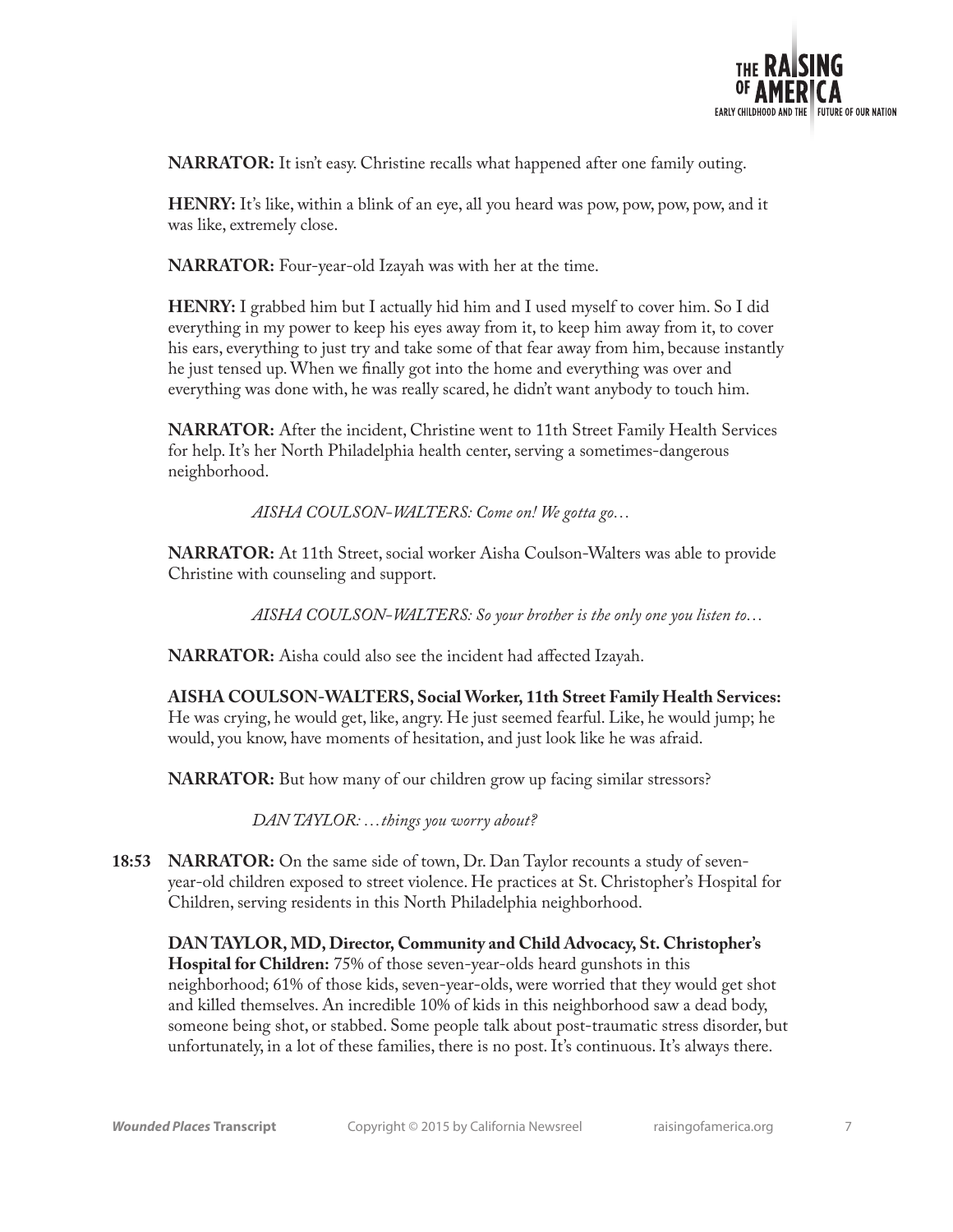

It's on the street. It's in the home. We have a lot of mothers who don't let their children ever outside because of the stress and the potential danger outside. We have some moms who even say, you know, I let my kid play on the block. And then we say, "Up and down the block?" And she says, "No, just on the block of cement in front of my house. I don't let him go anywhere else."

*IZAYAH: Look! This! This!*

**HENRY:** I wanted to just do whatever necessary to make sure this isn't the life that my kids think is normal…

*CHRISTINE HENRY: Come on, give me your hand. We're going to cross the street.* 

**HENRY:** …because it's not.

*CHRISTINE HENRY: Hold his hand, Iz.*

**HENRY:** Because it's far from normal to me.

**20:27 DVD Chapter 6: The Developing Brain and Traumatic Stress**

**NARRATOR:** Today Christine has come to Eleventh Street Family Health Services for baby Christian's six-week check-up.

*AISHA COULSON-WALTERS: Oh, he's so gorgeous…*

**NARRATOR:** 11th Street was developed with the community, as a community partnership, to provide a wide range of services, everything from pre-natal care and dentistry to counseling, art therapy and even urban farming.

> *AISHA COULSON-WALTERS: You can't see something this scrumptious and just let him sit…*

*KEY-YON: Hey, why you picking that baby up?*

*AISHA COULSON-WALTERS: This is your baby?*

*KEY-YON: Yes! I don't want you pick that baby up!*

**COULSON-WALTERS:** Izayah has become very protective of his middle brother as well as his younger brother and you know, wanted to make sure everybody who was interacting kind of knew, like, "Listen. I'm their bodyguard." It was really cute to see like a big brother express himself like that, but at the same time, maybe the protectiveness that he's displaying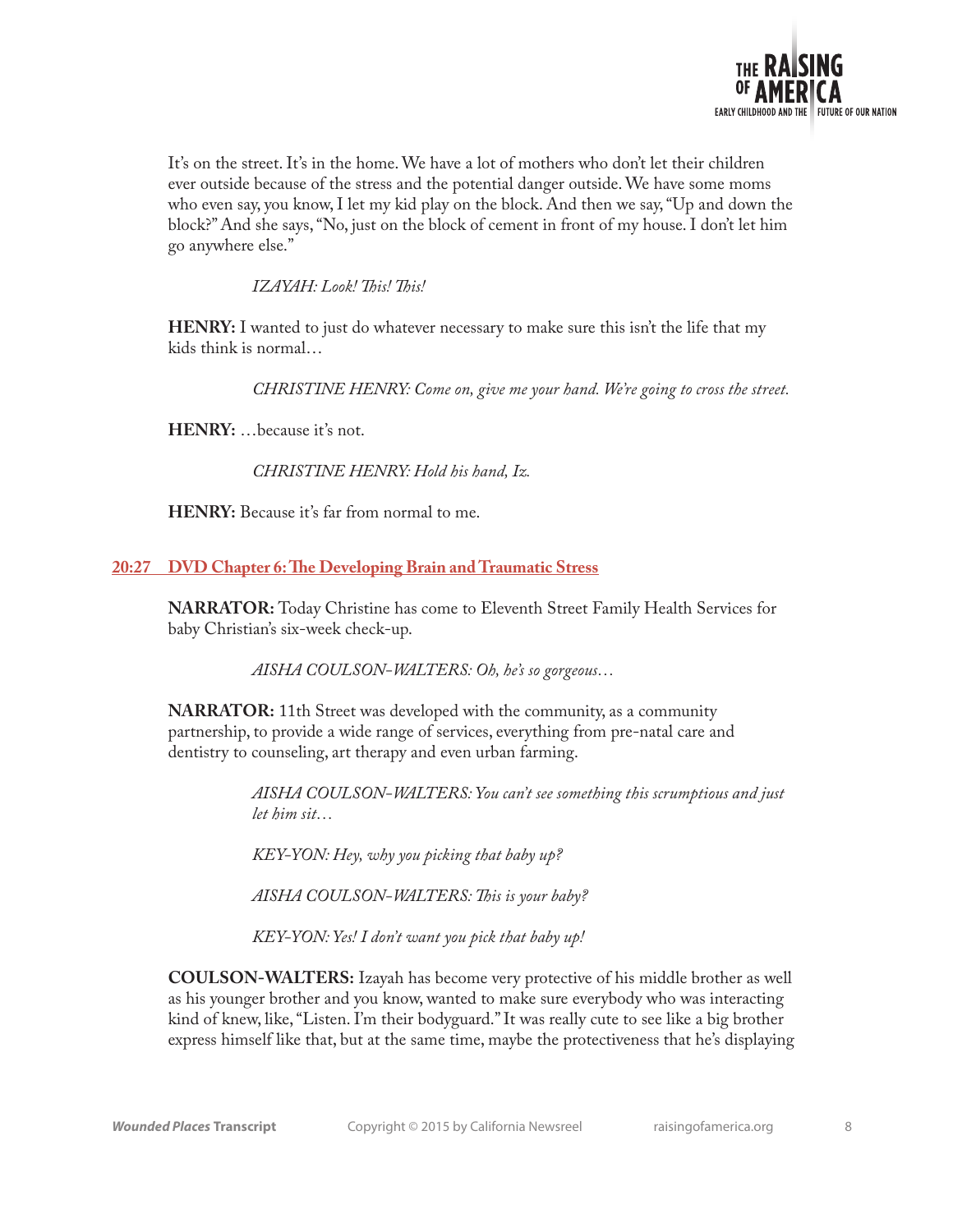

is the result of what he has experienced in that traumatic event that he was exposed to.

**NARRATOR:** The stressors many children face day to day in neglected communities like North Philadelphia can be relentless.

**22:09 VICTOR CARRION, MD, Professor of Psychiatry and Behavioral Sciences, Stanford University School of Medicine:** We can really manage a lot of stressors. If we are crossing the street and we see that a truck is coming at us, we can manage that situation, get scared, jump, and move quickly. Unfortunately, many children in our society feel like a truck is coming at them all day long, for more days than not, and this really takes a toll.

**NARRATOR:** We know from a new body of research that exposure to chronic stress early in life can lead to actual changes in brain architecture.

**BLOOM:** A child's development is affected by chronic stress. The impact of the chemicals that are released as a result of stress – that kind of unrelenting drip-drip-drip that affects then the way the brain develops. So language functions, the ability to think clearly, the ability to focus, to organize thoughts – all of that is being laid down in very early childhood. When a child is exposed to toxic stress then the brain is not connecting the way it should.

**NARRATOR:** Especially toxic for children can be exposure to conflict or violence in the home.

**MARIA MCCOLGAN, MD, Medical Director, Child Protection Program, St. Christopher's Hospital for Children:** I remember having a little two-ish, three-ish year old child who was hitting their baby doll. Well, they didn't make that up. Even if they weren't in the room when the domestic violence occurred or when the physical violence occurred, they still feel those effects very, very deeply.

**BLOOM:** They are perceiving the world as dangerous all the time and defending against those feelings by becoming aggressive.

**CARRION:** They may have the history of what happened, they may have feelings about what happened: fear, sadness, anger. They may have no words for these feelings, and then they have these behaviors. But they really do not connect all of them. They don't know that because this happened, I developed these feelings that make me behave this way.

**23:52 NARRATOR:** And for many of us who serve children – we don't make those connections either. A 2005 study reported the number of children expelled from preschool for behavioral problems at three times the expulsion rate for K to 12 students.

**NARRATOR:** In 2012, in Connecticut alone, 2,000 children 6 years and under overwhelmingly black and Latino—were suspended from kindergarten and preschool,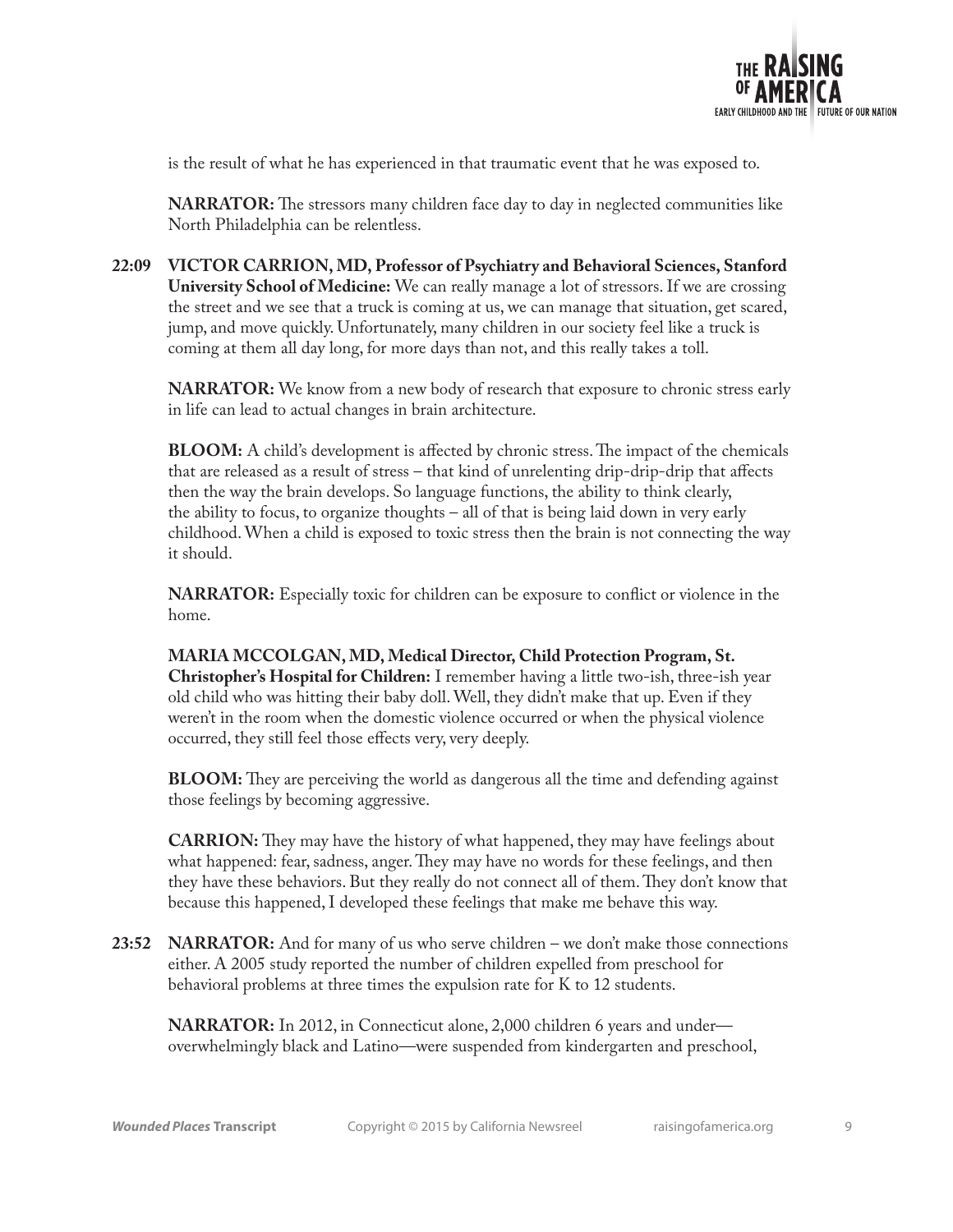![](_page_9_Picture_0.jpeg)

dramatically increasing their risk of dropping out later – and being sent to prison. Instead of labeling them as bad kids, why don't we see them as children facing adversities that other children don't? Why are we re-traumatizing young people who are already traumatized?

**BLOOM:** We've become so blaming that whenever somebody strays, it's their fault and they should be punished.

## **25:31 DVD Chapter 7: The ACE Studies ... and Poverty**

**NARRATOR:** In the mid-90's, doctors Vincent Felitti and Robert Anda published groundbreaking research, assessing the links between childhood adversity and adult health and well-being. In the original Adverse Childhood Experiences Study, known as the ACE Study, 17,000 mostly white, mostly middle class adults were asked about ten different types of childhood adversity.

**NARRATOR:** When you were a child, were you physically or psychologically abused by parents? Did you live with someone who abused drugs? Were you neglected? Was there domestic violence? Did anyone go to prison? Was someone in your home mentally ill? Respondents were assigned one ACE for each of the ten types of adversity experienced. Surprisingly more than one in five of this mostly middle class population reported three or more ACEs. But even more eye-opening was the correlation between between childhood adversity and adult mental and physical health.

**BLOOM:** The higher the ACE score, the more likely people were to suffer from things like heart disease, liver disease, lung disease, depression, suicide, I-V drug abuse and alcoholism. What it said was, we've got a common causality for all of our major health and social problems, and it was all related to what had happened to them as children.

**NARRATOR:** But researchers like Dr. Roy Wade could see the ACE Study didn't take into account economic distress let alone hunger, housing insecurity and other hardships in low-income neighborhoods.

**ROY WADE, MD, Department of General Pediatrics, Children's Hospital of Philadelphia:** When I came to Philadelphia and I saw the huge amount of blight, the community violence, the episodes of racism and discrimination – those are stressors, too.

**NARRATOR:** When Philadelphia researchers expanded the ACE survey to add questions about racism, neighborhood safety and violence outside the home, they discovered that while 14% of the general population reported four or more ACEs, in Philadelphia that number was a startling 37%.

**WADE:** Poverty is an adverse childhood experience that gets under your skin. Living in economic distress can actually translate into long-term negative health outcomes even for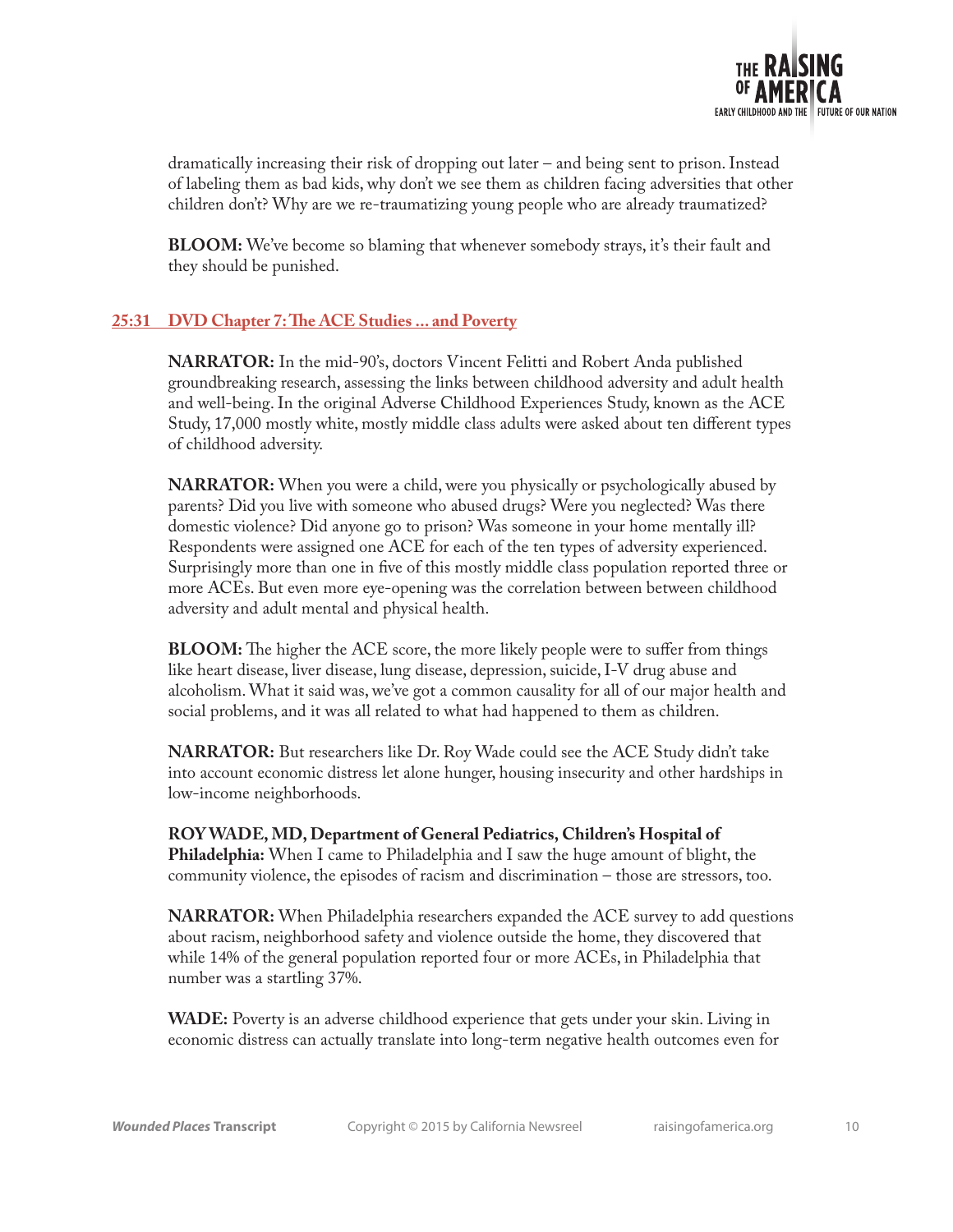![](_page_10_Picture_0.jpeg)

the most resilient individuals.

## **28:24 DVD Chapter 8: Healing the Hurt: Trauma-Informed Care**

**NARRATOR:** Across the country, physicians, therapists, teachers—and even some police departments and prosecutors—are recognizing how acknowledging trauma as a form of injury opens up the path – to healing.

**TED CORBIN:** Trauma-informed care is extremely important because it gives a perspective on how children and families live in environments. And also recognizes what happened to them and what they're going through.

**BLOOM:** They may have been profoundly affected in ways that helped to explain a lot of what the person is struggling with today.

**JAVIER ARANGO**: Well, as you guys know me, I've been through a lot of violence. I could have been dead when I was sixteen years old.

**NARRATOR:** Javier Arango is 24 years old and a counselor at Catholic Charities of the East Bay in Oakland. Before that, he was he was a gang leader of the 9400 Boys. He was shot and paralyzed when he was 17.

**RICH:** Feeling unsafe, they may take actions like getting weapons or even joining gangs that put them at risk for greater injury in the future.

*JAVIER ARANGO: Everybody that is around me…*

**NARRATOR:** Now Javier counsels young people as part of a trauma-informed approach at the heart of the work of Catholic Charities. They provide not only counseling and therapy initiatives, but also Restorative Justice programs for schools, housing for at-risk youth, and assistance for refugees and immigrants…

*Sound up Leo: And they're wondering why this kid's coming back to class…*

**NARRATOR:** ... recognizing how violence and social inequality affect young people. This morning in the check-in circle, the staff considers some of the challenges faced by the young people and families they support.

**ARANGO**: My little sister, ever since she was 8, she already know when you hear powpow-pow, she knows…on the floor.

**<sup>30:37</sup> MILLIE BURNS, Deputy Chief of Programs, Catholic Charities of the East Bay:** Yeah. My kids moved the beds away from the windows.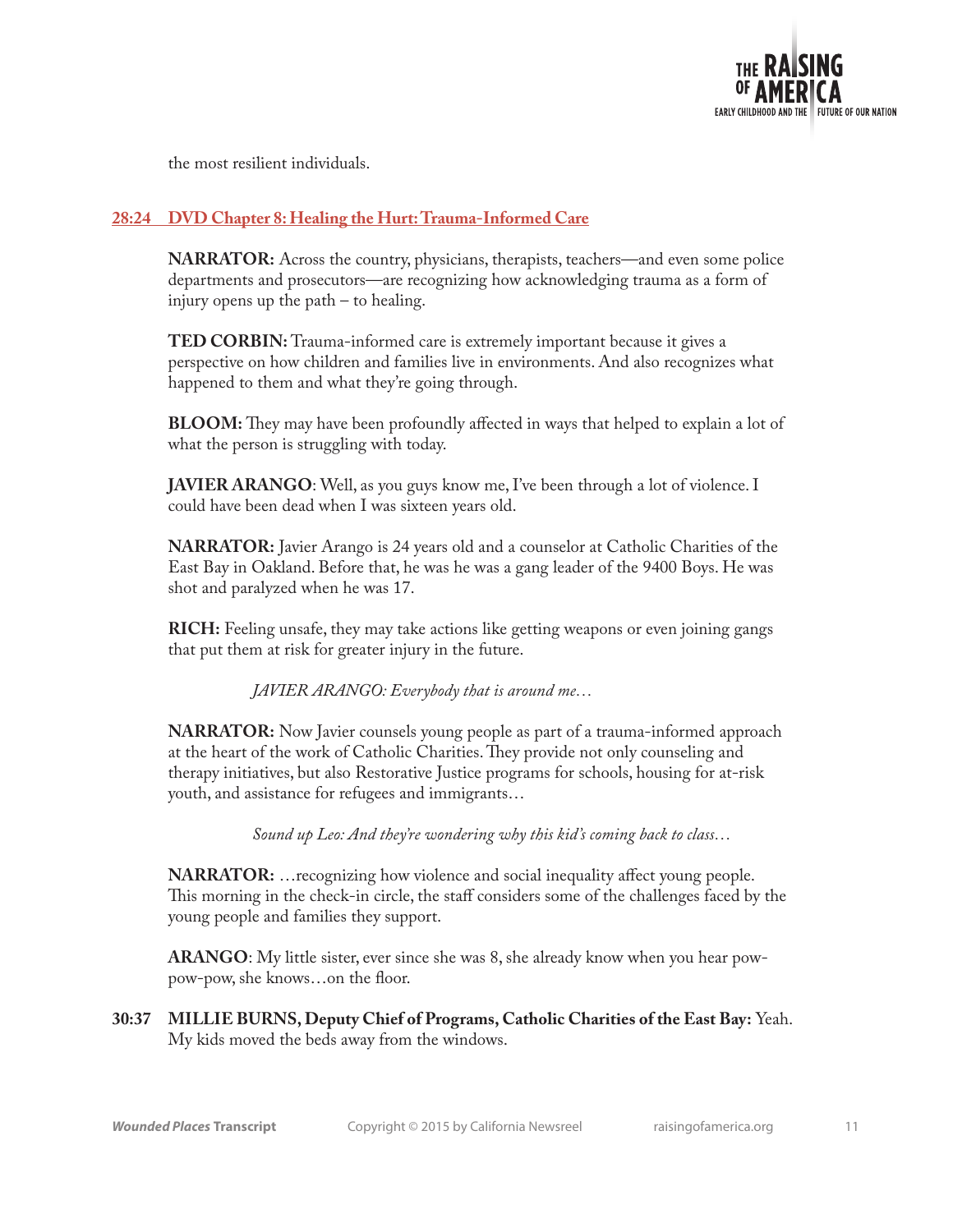![](_page_11_Picture_0.jpeg)

#### *Sound up on the group: Yeah.*

**BURNS:** I'd never seen kids talk about how they wanted their funeral. I'd never seen kids go to a cemetery to visit 10, 15 graves of their friends. You know, this is a new normality where their mortality is part of their identity. If we don't acknowledge the grief, if we don't acknowledge the trauma, it's more normalization.

**ASWAD AARIF, Restorative Practices Care Coordinator, Catholic Charities of the East Bay:** And amongst the young people, there's a real clear underlying rage. They have a real clear sense that they're not supposed to, that their lives are supposed to be valued.

**RICARDO PEÑA, Clinical Case Manager, Catholic Charities of the East Bay:** It shouldn't be this way, you know, because we're the most **RICH**est, wealthiest country that ever existed and it, this stuff's happening here?

**AARIF:** One young man said, "I was worried about getting killed this summer." We went around, we found out that that was at the core of everybody's concern. One of these summers is going be the one where everybody's got my name R.I.P. And, umm, that struck me, this sense of inevitability of violence.

**AARIF:** Children would show up the first day of school and our expectation would be for them to come in prepared to learn, ready to work, and we didn't know how many bodies they had stepped over, over the summer. We didn't how many loved ones they had lost.

**NARRATOR:** Javier has become a friend and mentor to Kenny Ray Johnson, who was also 14 years old when he was shot two years ago.

*JAVIER ARANGO: Throw over here. I'm gonna punch it…*

**KENNY RAY JOHNSON:** It happened so fast. I got shot, 10 shots. I felt like I was in the movie, and I was just thinking to myself when that happened, this can't be happening right now, like, because I have so much stuff ahead of me.

> *KENNY RAY JOHNSON: Nobody can never wear that number again at that school.*

**32:42 KENNETH JOHNSON, Kenny Ray's father:** Kenny Ray has never been involved in gangs. Always been a pretty good student, athlete.

**NARRATOR:** Kenny's injuries left him wheelchair-bound, learning to stand with crutches. The shooting had a devastating psychological as well as financial impact on the family.

**ROCHELLE OWENS, Kenny Ray's mother:** Me and Dad stayed at the hospital day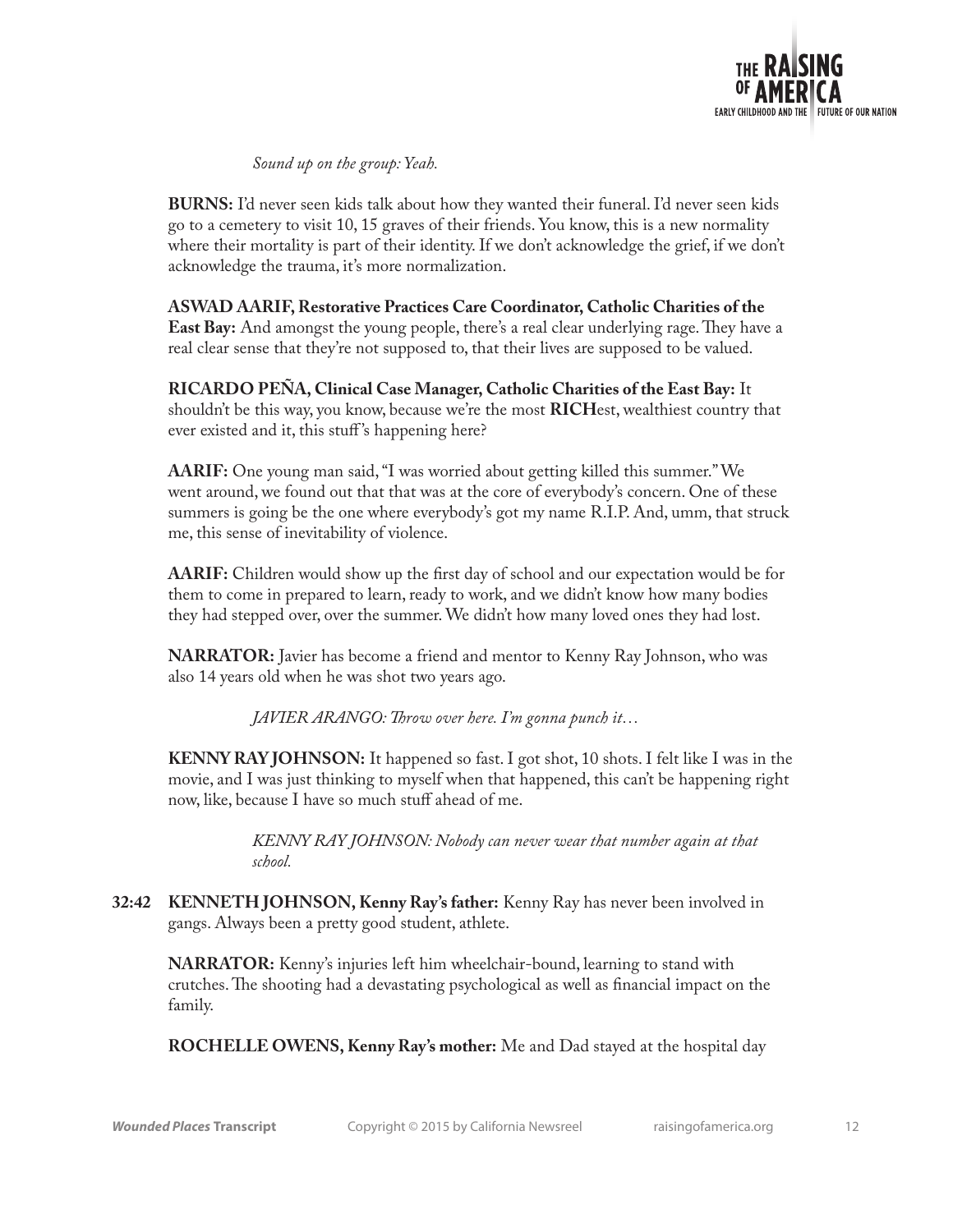![](_page_12_Picture_0.jpeg)

and night, and I couldn't keep taking off work. I didn't have no seniority. I had to stop working. So that shattered us. We had to basically start over from scratch. So, we couldn't go back there. It just wasn't the same to go back there. It wasn't home, no more. I didn't even want to come down to West Oakland. I hated even going around the corner where he got shot at. Also, where Keshad's classroom was at – he could look out the window and see where his brother got shot at.

**NARRATOR:** Catholic Charities stepped in to help solve housing and financial problems that threatened to overwhelm the family. And they sent counselors, including Javier.

**ARANGO**: These new guys being put into wheelchairs, giving them that little sense of hope that there is a life to continue, that gives me more hope, for me myself to continue doing what I'm doing.

**BLOOM:** Trauma-informed care begins with how do you make people safe? How do you create safe zones in schools and in playgrounds and in communities for kids to just be kids?

**34:33 NARRATOR:** That's the approach that inspires Harold Reed and the staff of the Boys and Girls at Wilson Park, in South Philadelphia.

**HAROLD REED, Director, Boys & Girls Club of Wilson Park, Philadelphia, PA:** Wilson Park, there's an element of tension that you pretty much cut. And it plays a big role on the development of some of the young people in this community. So you can't be judgmental. They need help, you help them. If somebody is cut, you fix the cut. The Boys and Girls club of Wilson Park is a refreshing glass of water for some of these young people.

**NARRATOR:** Reed and his staff provide a safe and supportive place with tutoring, sports, counseling and other activities.

**WADE:** Oftentimes folks like me come in, and we come in as the authorities saying, "This is what you have to do." And we don't tap into the leadership and the talent that's in the community. Individuals like Harold, right, who are leaders within the community who have the respect and the skills to navigate some of the challenges within the communities.

**REED:** Philadelphia is known to be the capital of high school drop-outs. In our community, when we first got here, a lot of people didn't finish high school. It's very frustrating to know that they're building a \$400 million prison when the schools are suffering. Programs, social programs for young people are suffering. And I'm proud of the fact that my young people are graduating middle school, graduating high school and thinking about going to college.

**GUTIÉRREZ:** It's been five years since the incident. I've had, you know, extensive therapy and I thought I overcame. But I've realized that post-traumatic stress disorder, traumatic experiences – it's a lifelong thing.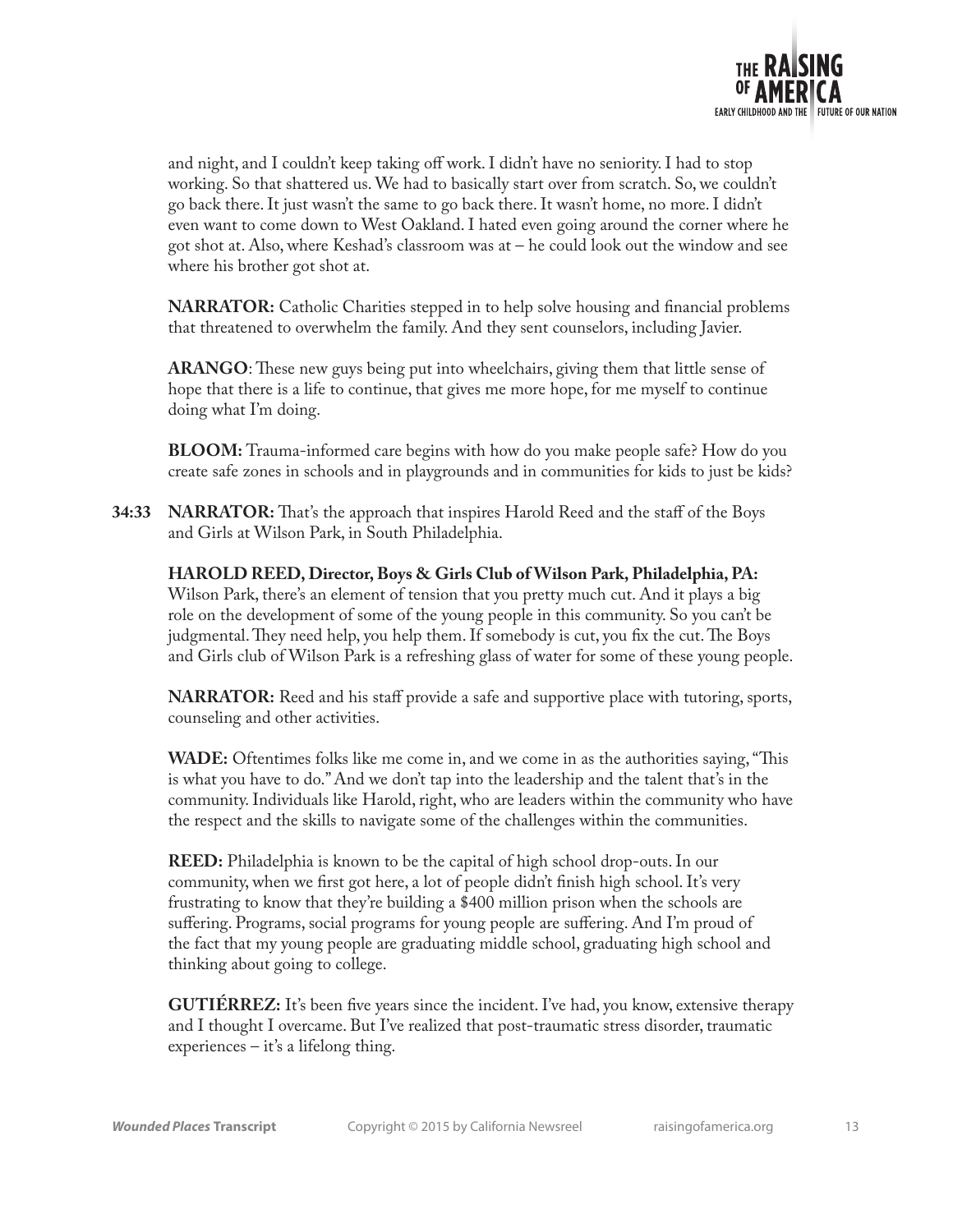![](_page_13_Picture_0.jpeg)

**NARRATOR:** Extensive therapy through the help of Youth Alive! intervention specialist Tammy Cloud brought Caheri to the place where she could use the experience of her ordeal to reach out to other young people in Oakland.

*Sound up Girl: What they did to me was hella detrimental…*

**37:22 NARRATOR:** It's one of the many things Caheri does for the teens she counsels.

*CAHERI GUTIÉRREZ: It is that serious…*

**GUTIÉRREZ:** I go with my kids – check it out, we're in the same boat. I've been there. I know what you're going through. Let me help you out. A lot of us kids who go through this don't know that there are resources out there, and a lot of parents don't know that when something so traumatic like this happens to your child, you need to connect them with resources.

**NARRATOR:** At 11th Street Family Health Services in North Philadelphia, no matter who patients speak with, they will be asked questions about their day-to-day lives that help identify distress and adversity. Christine Henry found vital support here for her family in difficult times. Things are better now. She's moved to a different neighborhood and has a new job at department store. But 11th Street is still her family health center.

**COULSON-WALTERS:** …by how fast you move.

**HENRY:** Gotta move quick!

**COULSON-WALTERS:** I'm telling you!

**HENRY:** You trying to stretch out or something?... Gotta happen...

**COULSON-WALTERS:** So how many rooms?

**HENRY:** Two.

**COULSON-WALTERS:** The families who come through Eleventh Street want more than the best for their child. They want things to change.

## **39:01 DVD Chapter 9: Preventing the Hurt: Valuing Families and Communities**

**NARRATOR:** Healing the hurt of young people begins with asking not, "what's wrong with you?" but "what happened to you?" It also means confronting the racial segregation, disinvestment and lack of jobs and decent, safe housing, which generate suffering rather than hope for so many American children and families.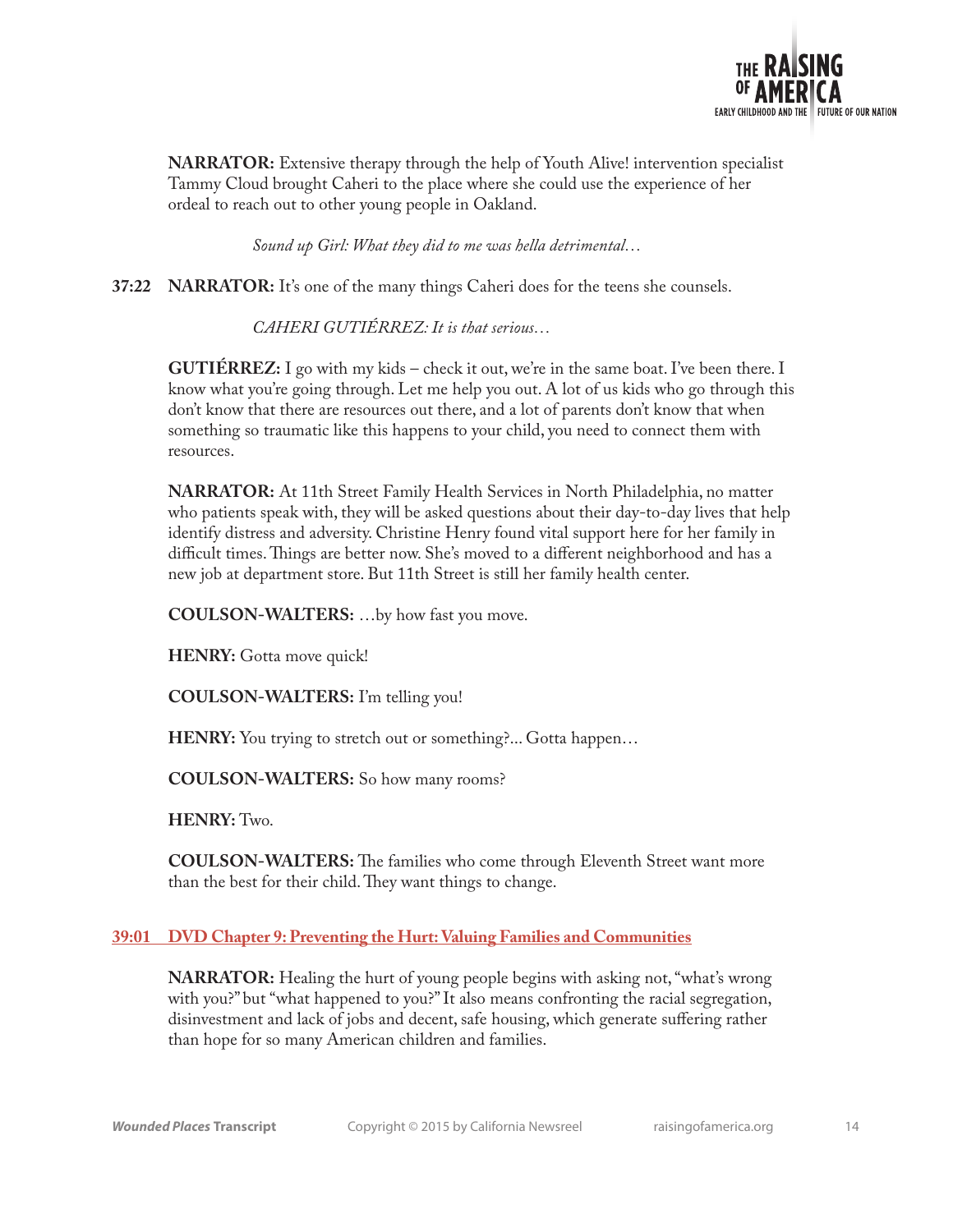![](_page_14_Picture_0.jpeg)

**OLIS SIMMONS:** We've all heard the adage that, "hurt people hurt people." And it's true. Violence is not the problem. It's the symptom of the problem. The people with the greatest need have the least resource. Have the least skilled teachers. The least outdoor space. The least music. The least recreation. The least art. The least of all of it, when they have the greatest need. And they know that other people have it and they don't. We can't have whole communities of people locked out of economic opportunity, undereducated, under and unemployed and believe that we can continue to thrive, because it's just not possible.

**BLOOM:** It's time for all Americans to recognize that we're suffocating the abilities of millions of children. We won't really endorse real family values, which mean you take care of families…

**CARTER:** What's… this one?

**TONY, JR.:** Ten!

**CARTER:** Yay!

**BLOOM:** …you take care of people that are raising children…

**TONY, JR.:** Five!!

**BLOOM:** That's what we need to really believe in.

**CARTER:** And what number is this one?

**TONY, JR.:** Ten!!

----- END FILM -----